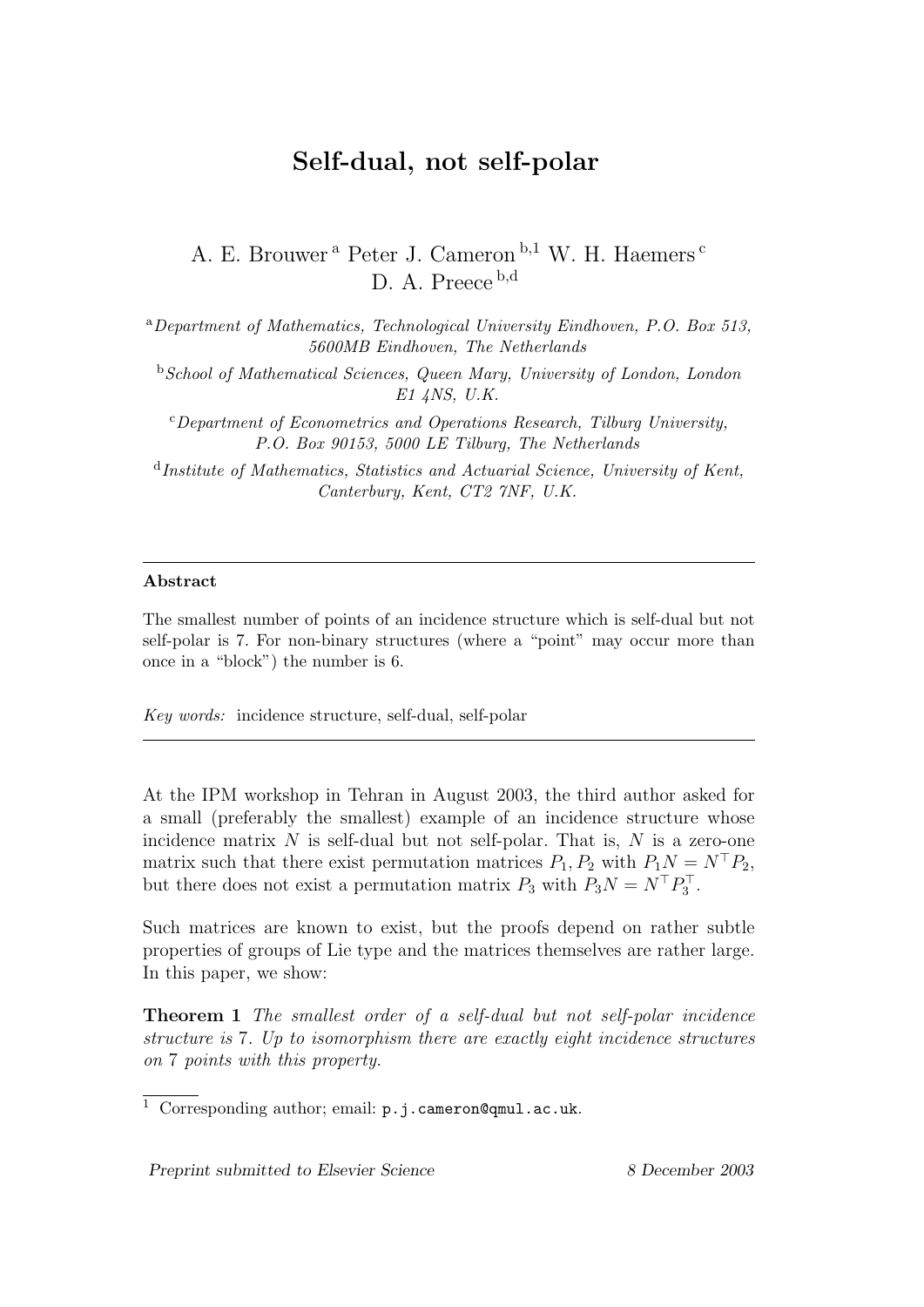**PROOF.** Let G be the bipartite incidence graph of an incidence structure. A duality of the structure is an isomorphism from the structure to its dual, which is thus an automorphism of  $G$  interchanging the two bipartite blocks. Such an automorphism would have order 2 if and only if the duality is a polarity. So in our case, G is a bipartite graph admitting an automorphism  $\sigma$  which interchanges the two bipartite blocks, but no such automorphism of order 2. Raising  $\sigma$  to an odd power if necessary, we may assume that its order is  $2^d$ , with  $d > 1$ .

Suppose first that  $d = 2$ . We claim that if G has at most 12 vertices, then G also admits an automorphism  $\tau$  of order 2 interchanging the bipartite blocks. Let  $\sigma$  have 4-cycles  $(a_i, b_i, c_i, d_i)$  for  $i \in I$  and 2-cycles  $(e_j, f_j)$  for  $j \in J$ . We may assume that the points  $a_i$ ,  $c_i$  and  $e_j$  form one bipartite block and  $b_i$ ,  $d_i$ , and  $f_j$  the other.

Our first candidate for  $\tau$  will be a permutation whose structure on the set  $\{a_i, b_i, c_i, d_i\}$  is either  $(a_i, b_i)(c_i, d_i)$  or  $(a_i, d_i)(b_i, c_i)$ , and which has cycles  $(e_j, f_j)$  for  $j \in J$ . Since  $\tau$  agrees with  $\sigma$  on the union of the cycles of length 2, it preserves all edges and non-edges here. Moreover, if, say,  $f_j$  is joined to  $a_i$ , then it is also joined to  $c_i$ , while  $e_i$  is joined to  $b_i$  and  $d_i$ . So edges between 2-cycles and 4-cycles are preserved by  $\tau$ . Also, edges within a 4-cycle are obviously preserved by  $\tau$ . This shows that, if  $\sigma$  has only one 4-cycle, then  $\tau$  is an automorphism.

Consider two 4-cycles of  $\sigma$ , say  $(a_1, \ldots, d_1)$  and  $(a_2, \ldots, d_2)$ . Then  $a_1$  is joined to both, one or neither of  $b_2$  and  $d_2$ , and the other edges between the cycles follow from this. If  $a_1$  is joined to both or neither, then either choice of  $\tau$ on each cycle preserves these edges. If  $a_1$  is joined to one of  $b_2$  and  $d_2$ , then we can (and must) take  $\tau = (a_1, b_1)(c_1, d_1)(a_2, d_2)(b_2, c_2) \dots$  So if  $\sigma$  has two 4-cycles then an automorphism  $\tau$  exists. Hence we may assume that  $\sigma$  has three 4-cycles and there are 12 vertices altogether.

In this case, we can still choose  $\tau$  unless a point of each cycle is joined to one point in each of the others; then the three requirements for  $\tau$  conflict. The graph formed by the edges between the 4-cycles is a 12-gon, and the three 4-cycles are the "squares" formed by the diagonals of length 3. Whichever set of squares are chosen to be edges, there is always a reflection of the 12-gon interchanging the two bipartite blocks.

Now suppose that there are 14 vertices. The argument shows that the induced subgraph on the 4-cycles must be of the above form, and there is one 2-cycle  $(e, f)$ . Now, in order to destroy the reflection symmetry, we must take a set  $S_1$  of one or two squares to be edges of the graph, and a set  $S_2$  of one or two squares whose vertices are joined alternately to  $e$  and  $f$  (where  $S_2$  is not equal or complementary to  $S_1$ ); moreover, we can choose whether or not to join e